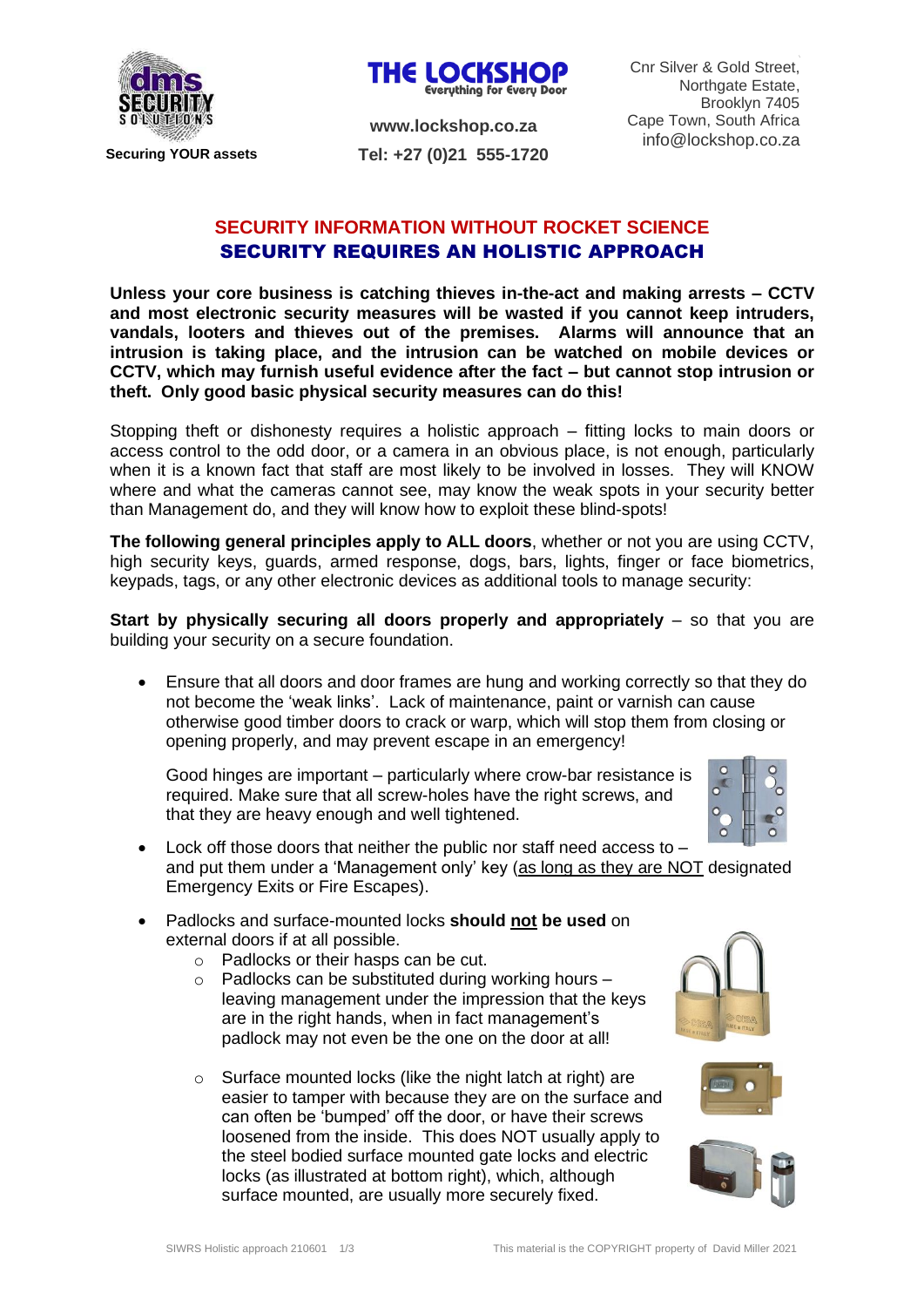- **Use Morticed locks wherever possible in preference to padlocks or surface mounted locks.**  The strength of a mortice lock is largely in the fact that it sits **INSIDE the door** and is protected from the weather by the timber or aluminium of the door itself. Mortice mounting also makes it harder to reach or to tamper with the lock (shown at right in a timber door).
- **CYLINDER Mortice Locks are generally better than lever locks.** The keys for most lever locks can be bought over the counter by number. (This does not apply to some of the more expensive 5 & 6 lever locks). Better quality double-throw cylinder locks (such as the CISA one at right) can generally be expected to have many thousands of unique different keys. However, you will only get the quality and security that you pay for!
	- o Cylinders can be removed and replaced whenever a key is lost or stolen, using only a valid key and a screwdriver (this can only be done while the door is unlocked and in the open position).
	- o Cylinders are available with key operation from both sides, or with a thumbturn on the inside, as well as half-cylinders (for cupboards, ducts etc.)





Key outside, thumbturn inside

- 
- o Cylinders can be keyed-alike (same key for all), or master-keyed (different key for each lock plus a Master-key to fit all), to suit the needs of Management.

**High Security cylinders** with registered and properly regulated keys requiring an **authorised signature** for every key made, such as **CISA ASTRAL TEKNO S01** or **C3000 T06**, will put Management in control of key proliferation.

- Consider all the doors that staff need to use and restrict them accordingly (a cleaner working only in wing A does not need access to wing B, etc).
- Look at doors departmentally and equip them so that staff/guests have access only to their own area / accommodation, plus the necessary doors in common areas.
- Fit a second lock (usually a deadlock as illustrated at right) fitted 500 mm above or below the main lock, to lock-off doors after hours or for extra security against outside attack.
- **Lock off the doors that are not needed or used, provided they are not fire exits.**
- **Door closers** are extremely important on all hinged emergency or access-controlled doors. The visible overhead type is generally best for access control because the better brands are dual-action, having separate closing speed and finer latching speed adjustments, to ensure engagement of the deadlock, latch, or panic bolt. Better brands are also usually Fire-Rated.